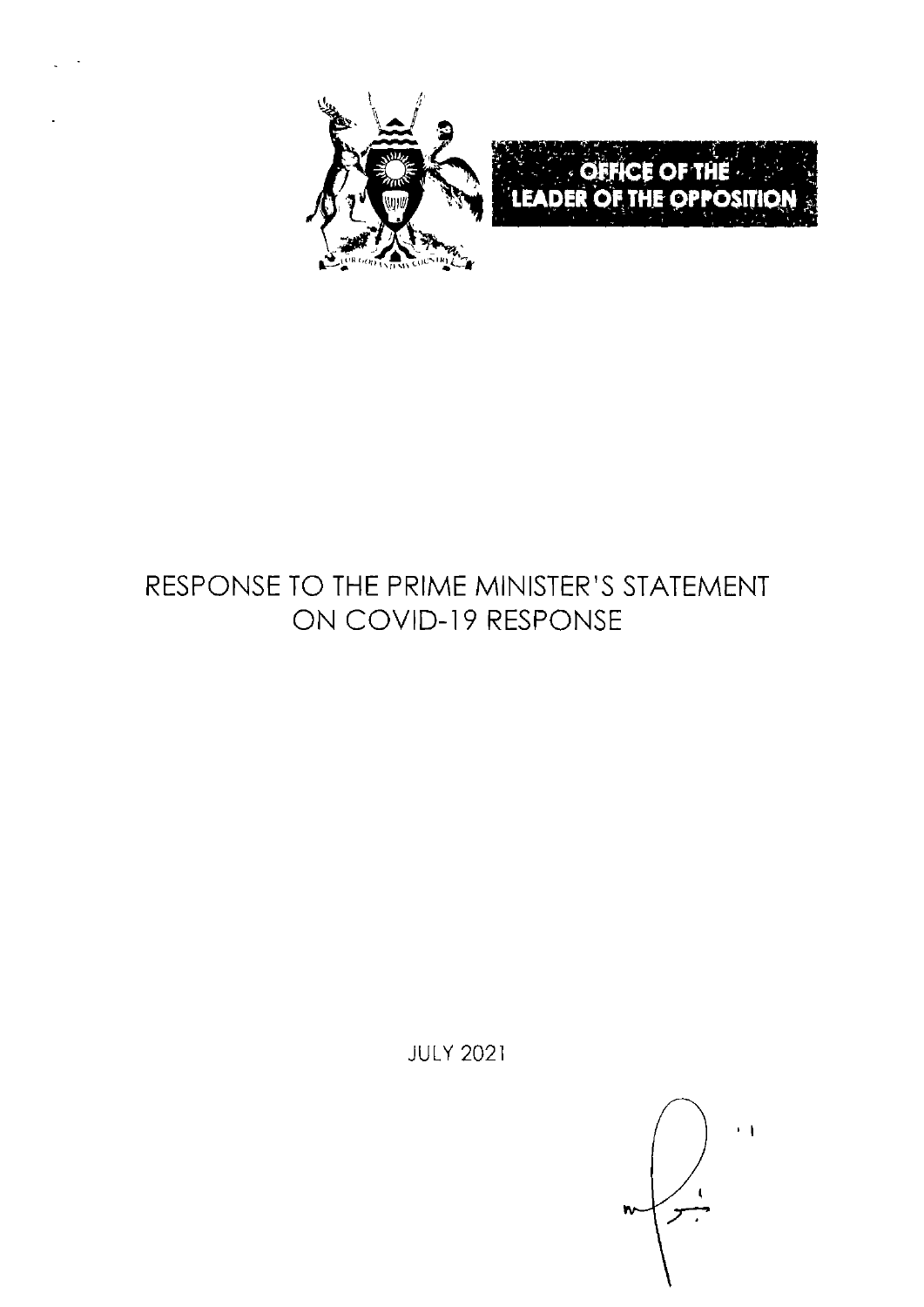On 14th July 2021, a Statement of the Prime Minister on government's response to COVID-19 was circulated. It should be noted from the onset that the statement is indicative of the appalling approach of government in the management of COVID. Its response is largely deficient of momentous strides that merit commendation. Rather it deserves condemnation. Every citizen is feeling the wrath of having a government that makes incomprehensible planning and decisions as highlighted below.

#### **Overall Posture of Government Response**

It is evident that Government's response focuses on ad hoc intervention in health and social protection neglecting dividends that would arise from comprehensive review of undertakings in education, infrastructure development, taxation, security, decentralization and agriculture among others.

Given that the country is operating under a pandemic cloud, it would be prudent to leverage opportunities arising from the new normal to enhance preventive and curative health interventions as well as social protection. These have for long been neglected and time has come to comprehend the consequences. While all other sectors are important, the first call for a competent government would be augment the health sector so as to preserve life and livelihoods. This should be visible in their responses,

A responsive and competent government would:

- a) Democratically engage Parliament in determining a logical, comprehensive and legitimate national response plan;
- b) Consolidate savings made across sectors during the lockdown periods such as workshops, travels, government sponsorships in tertiary institutions and capitation grants among others so as to channel them to critical response interventions in a national response plan,
- c) Target tax interventions such as waivers on PAYE (for essential workers such medical personnel and teachers so as to increase their disposable income), rental tax (to make accommodation affordable) and VAT (particularly on utilities) among others as a means of sustaining livelihoods:
- d) Halt implementation of new projects such as Parish Development Model and allocations geared towards implementation of national response plan:
- e) Negotiate with external partners to defer non critical projects and commitments so as to free Government of Uganda funding towards pandemic management; and
- f) Resuscitate decentralization through devolving of powers, authority and public funds from the central government to local governments so as to ensure effective pandemic management in communities,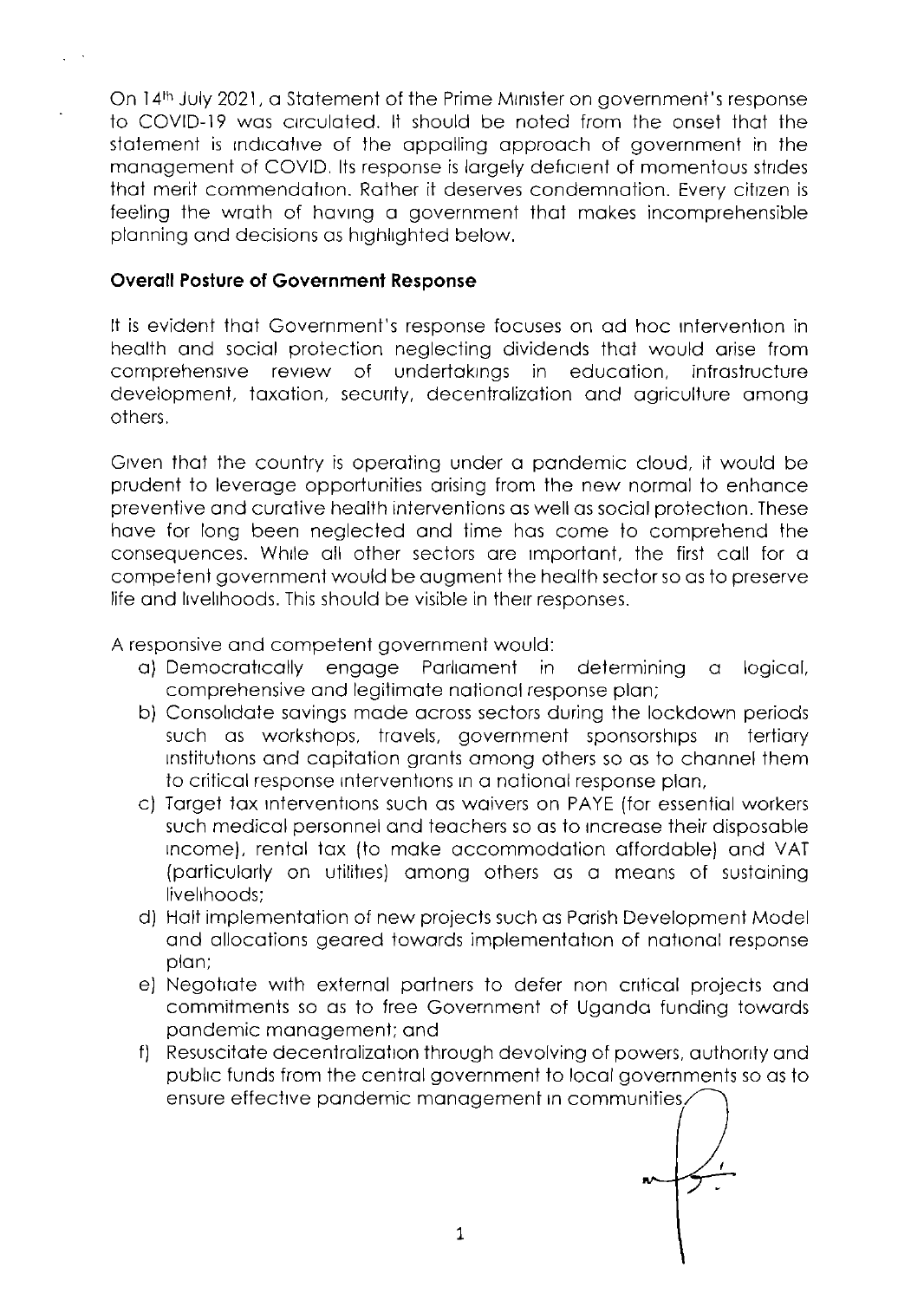### Funding for COVID Resurgence

The Pnme Minister disclosed thoi by Morch 2021 government hod developed o resurgence plon. Despite repeoted colls for o costed plon, government wos adamant in laying it in Parliament so as to inform budgeting. As a consequence, the national budget for FY2021/22 was passed on a presumption of normal times and is bound to underperform.

Parliament that holds powers of the purse is still unaware, on the extent of the plan save for disclosed component on health which is projected to cost UGX 1.32 trillion. The bulk of the allocations are towards the pillar of logistics which consist of laboratory supplies (61.2%), personal protective equipment, oxygen and patient care. The rest of the pillars include coordination (0.9%), surveillonce (4.5%), loborotory {6.4%), cose monogement 17.1%), risk communicotion (5.2%), communlty engogemenl (0.5%), Strotegic lnformotion, Research and Innovation - SIRI (5.3%), continuity of essential services (8.6%) and vaccination (0.2%).

It would have been helpful to disaggregate the allocations in each pillar so as to establish what has been prioritized. Aggregation raises risk of funding wasteful items as was the case during the consideration of supplementary expenditures for COVID in FY2019/20. Allocations were made for advertising on billboords durrng lockdown, orreors occrued to medro houses ond duplicoted octivitres.

Nevertheless, it is generolly observed thot focus of the resurgence plon is on curotive rother thon preveniive services, This is deduced from the minimol allocation towards surveillance and vaccination which are understood to be effective in deterring spread of COVID-19. For instance, out of the UGX 1.32 trillion, only UGX 2.62 billion is allocated towards vaccination. This is far short of the UGX 1.4 trillion that was indicated in the National Development Vaccination Plan (NDVP) as the estimated cost for national roll out of voccinesl.

The stotement further indicoies ihot for the period July to December 2021, UGX 372.87 billion was required to fund activities of Ministry of Health. Unfortunately, this proposed allocation is not disaggregated. It is therefore difficult to appreciate what it is meant to do. Furthermore, the statement is silent on whether the funds were included in the approved budget of FY2021/22 or not. In the event that the funds were not included within the approved budget, it would be prudent for the Committee on Health to scrutinize the whole resurgence plon ond guide the House on the next course of oction.

Though not comprehensively done, government is commended for lhe attempt at reviewing the approved budget for FY2021/22. It has earlier been reported to Parliament that well targeted budget suppressions can raise UGX

IMinistry of Health, 2021 Press Release - Clarification on the Cost of COVID-19 Vaccine  $\mathbf{\mathscr{V}}$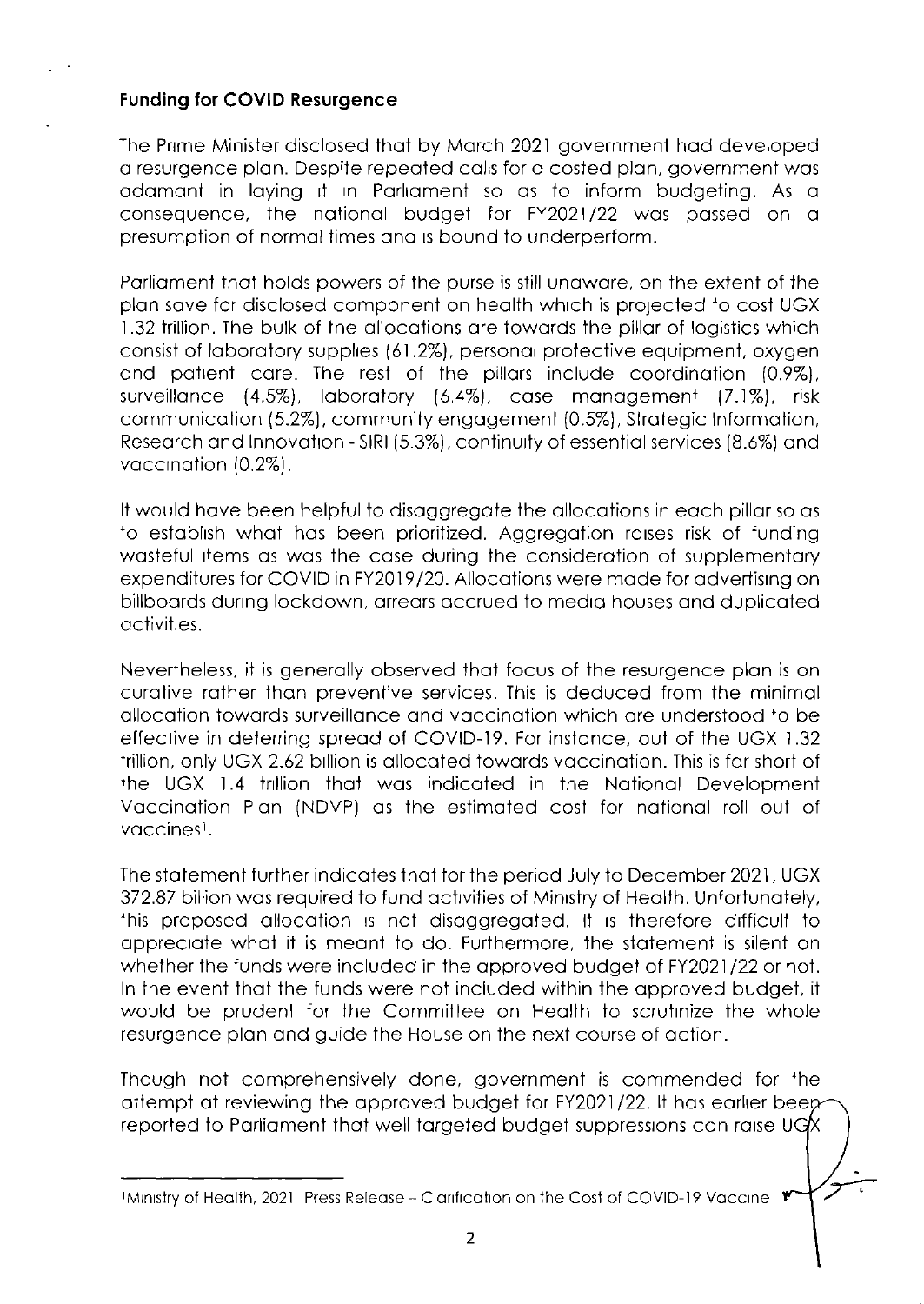2.55 trillion<sup>2</sup>. This would have been more than sufficient in funding the National Development Vaccination Plan. Unfortunately, government suppression efforts only yielded UGX 600 billion<sup>3</sup>. The funds are targeted towards supplementary budgets for COVID emergency. A review of the proposed supplementary allocations indicated that the health sector was to receive only UGX 206.36 billion (34%) of the total UGX 600 billion. Majority of the funds are towards the presidency, defence, police and intelligence services among others. Going by the recent past supplementary requests, the funds are usually targeted towards routine activities that can be accommodated within the approved budgets.

In the interim before Parliament considers the resurgence plan, every additional penny mobilized should be geared towards vaccination and critical underfunded items in health sector. These are game changers in normalizing citizenry lives and the economy.

## Vaccination

The Prime Minister is right to be concerned with the low vaccination rate of 4% of the initial target of 21.9 million eligible population. With this progress, vaccination of the eligible population would only be realized after 12 years in 2033. This is largely attributed to over relying on the donor driven COVAX facility and donations from countries such as Norway, India, China and United States of America. This miser approach of acquiring vaccines is alarming and shameful. It is an indictment on the ability of government to guarantee lives of Ugandans during the COVID pandemic.

Direct orders to manufacturers are almost negligible. Apart from an order placed to Serum Institute of India for Astrazeneca, there seems no other payment has been made. Only US\$ 5 million (UGX 18.5 billion) was paid to confirm an order out of total cost of US\$ 161.56 million<sup>4</sup>, Instead of owning up its failure in making quick full payment in time, Government instead is apportioning blame to Indian Government for restricting vaccine exports. How come countries that had paid up were able to access their vaccines? Nothing stopped government from making payments to other manufacturers as our neighbours Kenya did. They placed orders for Pfizer as well as Johnson and Johnson.

Instead, Government has just remitted funds through the cost sharing framework in the COVAX facility as well as initiated legal requirements to

<sup>&</sup>lt;sup>2</sup>Parliament of Uganda, 2020 A Minority Report on the Annual Budget Estimates for FY2020/21

<sup>&</sup>lt;sup>3</sup>Ministry of Finance, Planning and Economic Development, 2021 Supplementary Funding for COVID Emergency Requirements for FY2021/22

Parliament of Uganda, 2021. Report of the Budget Committee on the Supplementdry Expenditure Schedule 4 and Addendum 1 and 2 to Schedule 4 for FY2020/21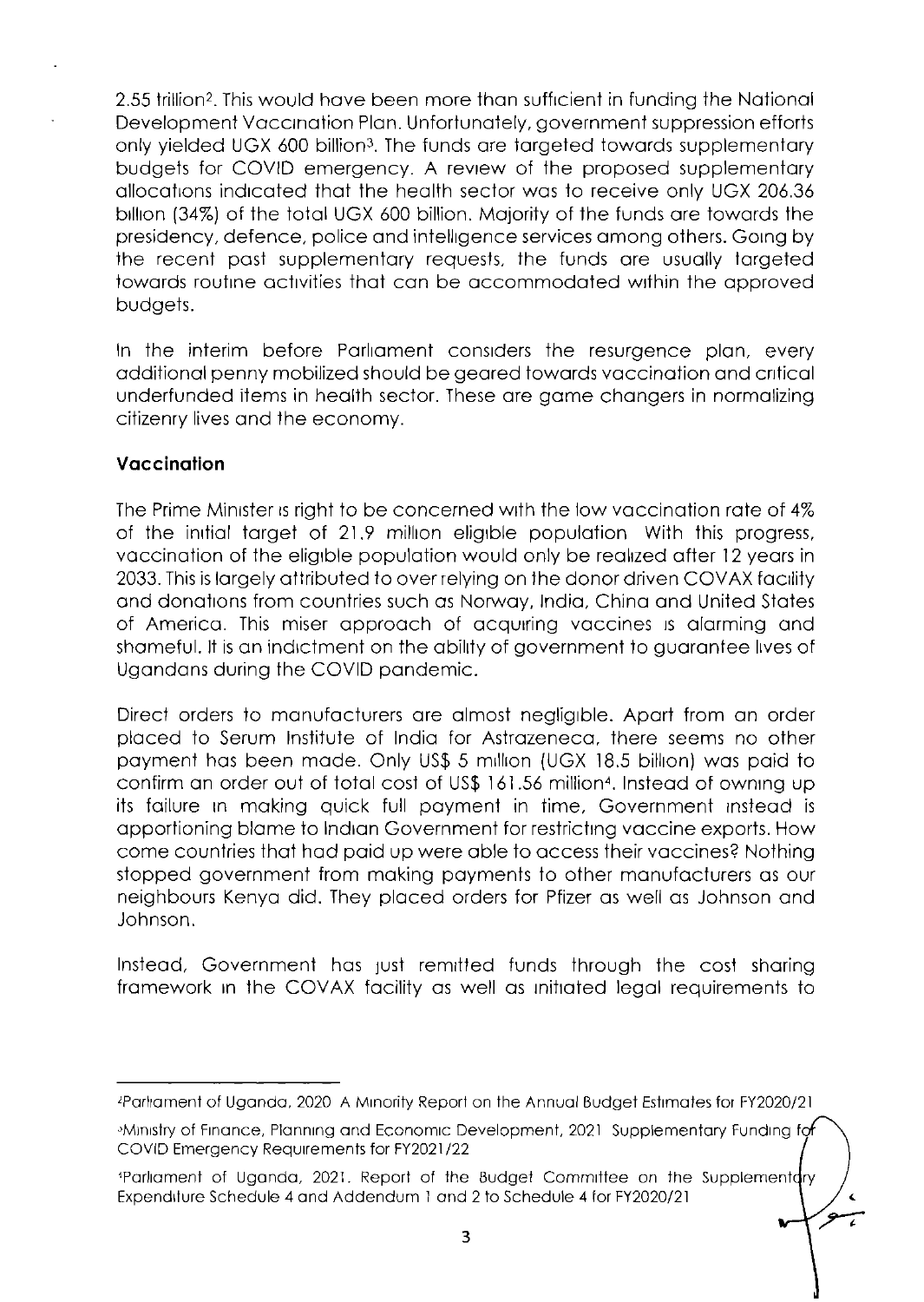procure Johnson and Johnson vaccine through Afri-Exim Bank and African Union<sup>5</sup>. This is the signature tortoise emergency response of government.

During the recent reading of the Budget Speech 2021, it was highlighted that UGX 560 billion will be provided for purchase of COVID-19 vaccines<sup>6</sup>. Unfortunately, this allocation is not traceable in the approved budget for FY2021/22. What is traceable is the fact that the Ministry of Health had indicated that in FY2021/22, it had a funding gap of UGX 500 billion to purchase COVID vaccines<sup>7</sup>. With these contradictions, it is difficult to determine with certainty whether funds have been committed or set aside for vaccine purchase.

Based on the above, Government should present in Parliament forecast guantities and current cost implications of purchasing each of the 8 vaccines that have been put on priority list. This will enable Parliament appropriate sufficient funds for vaccine procurement. Priorifisation also ought to be placed on surveillance to ensure targeted response as well as vaccinating teachers and students to ensure continued development of human capital.

### **Critical Prevailing Deficiencies**

For a while, the country has been gripped with deficiencies in beds, oxygen, cylinders, personal protective equipment and ambulances. To the contrary and void of reality, the Prime Minister reports that country has reasonable bed capacity to manage the pandemic. Had the country had sufficient bed capacity, home based care would not have been prioritised given the highrisk of transmitting COVID in families. It is vital to note that just a month ago, the President made an undertaking that government was to install 300 bed field hospital per regional referral hospital, we construed this to be a Government assurance<sup>8</sup>. No progress has been reported.

The President also informed the nation of a roaming shortage of 22,800 cylinders of oxygen per day<sup>9</sup>. While Global Fund intervened to install 7 oxygen plants in Kampala, Arua, Hoima, Fort portal, Mbarara, Lira and Mbale, most health facilities in Uganda continue to be constrained by insufficient oxygen supply. Unfortunately, the Prime Minister is silent on how many health facilities lack adequate oxygen supply and what interventions are to be taken to fill the gap. In the recent past when a funding gap of UGX 1.4 billion for procurement of oxygen cylinders in the 14 regional referral hospitals was presented,

<sup>5</sup>Ministry of Health, 2021 Press Statement - Update on the Response to COVID-19 Resurgence

<sup>6</sup> Hon Amos Lugolobi, 2021 Budget Speech Financial Year 2021/22

<sup>7</sup>Ministry of Health, 2021 Health Sector Ministerial Policy Statement Financial Year 2021/2022

<sup>8</sup>President of Uganda, 2021. Address by H.E Yoweri Kaguta Museveni, President of the Republic of Uganda to the Nation on COVID-19 Resurgence and Current Status of the Pandemic in the Country - 6th June 2021 Nakasero

<sup>9</sup>President of Uganda, 2021 Address by H.E. Yoweri Kaguta Museveni, President of the Republic of Uganda to the Nation on COVID-19 Pandemic Resurgence as of 18th June 2021, Nakasero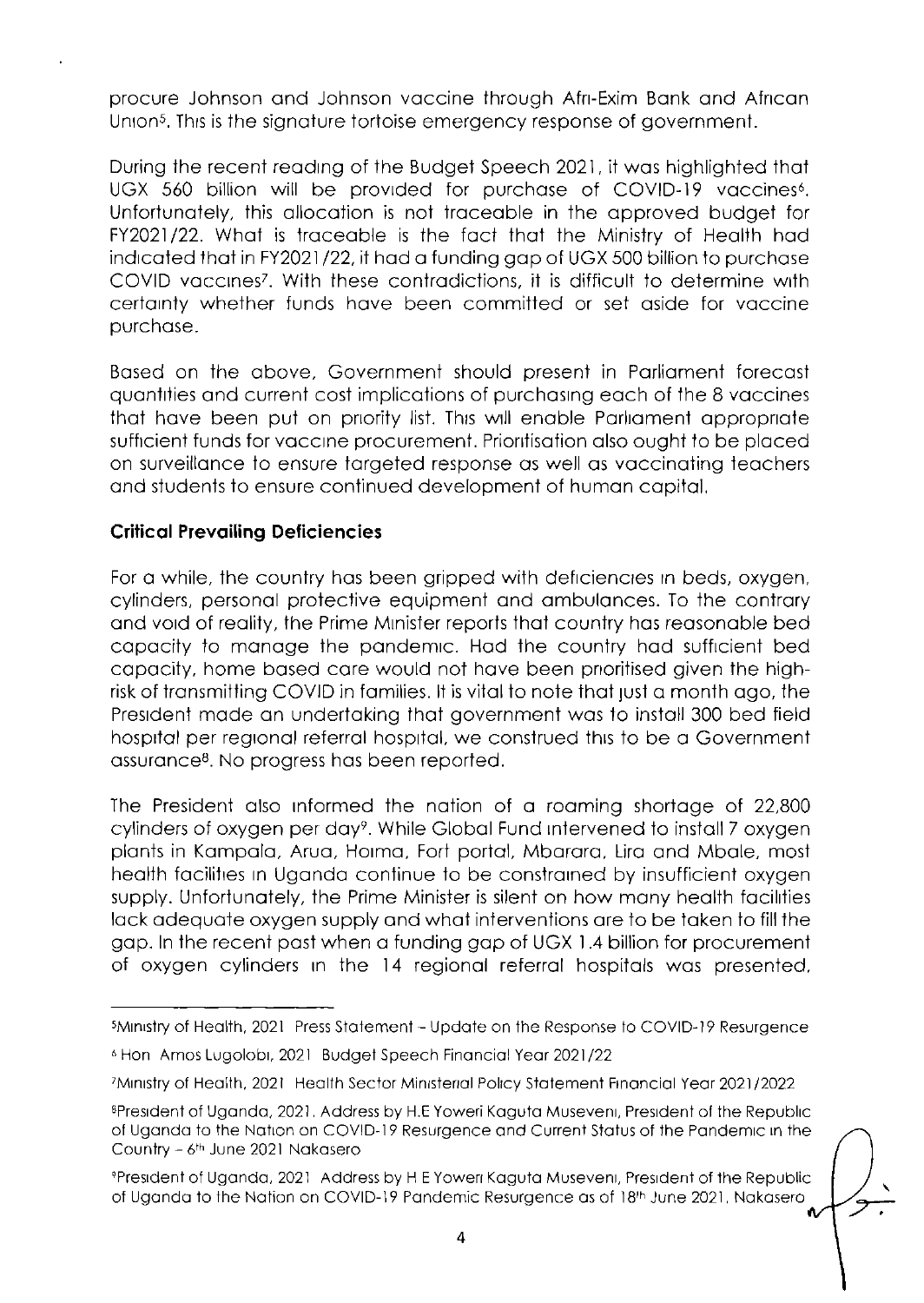Parliament promptly appropriated funds<sup>10</sup>. This is an indication that critical affordable funding gaps can be addressed without necessarily relying on external financing.

Unfortunately, it has been observed that the health sector almost entirely relied on external funding for its development budget. In the just concluded FY2020/21, out of the approved total development budget of UGX 1.4 trillion, external financing amounted to UGX 1.19 trillion translating to 85%. Government of Uganda development funding was a parity UGX 205 billion<sup>11</sup>.

The country has for years grappled with shortages of functional ambulances. This has been heightened during the second wave. It is worrying to note that only 45% of health facilities in Uganda have an ambulance<sup>12</sup>. Majority of the ambulances are non-government ambulances<sup>13</sup>. In the first wave, the Ministry of Health extended a request to Members of Parliament to volunteer their constituency ambulances to complement those of government. The citizenry also donated towards purchase of ambulances. Instead of addressing ambulance shortage, cash donations from the populace were used to procure 282 pickups. This indeed is misquided judgement and ill-quided expediency on the political leadership of a suffering nation.

The deficiencies in public health facilities in terms of beds, oxygen and ambulances among others have been filled by private health facilities. This is attributed to the fact that government has been relegated to a requidtor and fronting the private sector as the service provider. This has in effect escalated the cost of health care for the citizenry. In normal times, it had been realised that out-of-pocket per capita expenditure had risen from UGX 41,025 in FY2008/09 to UGX 62,031 in FY2019/20<sup>14</sup>. This is not affordable by majority of the citizens To make matters once during this COVID pandemic, treatment costs have soared to over UGX 3 million per day. Sadly, the Prime Minister falls short of articulating which interventions have been undertaken by government in collaboration with private health facilities in making COVID treatment affordable. Government flimsy actions have condemned the citizens to death.

In a bid to save lives, it is our considered opinion that government extends support to private health facilities in form of incentives such as tax waivers on utilities, deployment of medical personnel, joint procurement of drugs and supply of oxygen. This would subsidise cost of medical care in private facilities.

<sup>13</sup> Ministry of Health, 2017 Annual Health Sector Performance Report for FY2016/17

<sup>14</sup>Ministry of Health, 2020 Annual Health Sector Performance Report Financial Year 2019/20

<sup>&</sup>lt;sup>10</sup> Parliament of Uganda, 2021. Report of the Budget Committee on the Annual Budget Estimates for FY2021/22

<sup>&</sup>lt;sup>11</sup>Ministry of Finance, Planning and Economic Development, 2020. Semi-Annual Budget Performance Report FY2020/21

<sup>&</sup>lt;sup>12</sup>Albert Ningwa et al, 2020 The State of Emergency Medical Services and Acute Health Facility Care in Uganda. Findings from a National Cross-Sectional Survey. BMC Health Services Research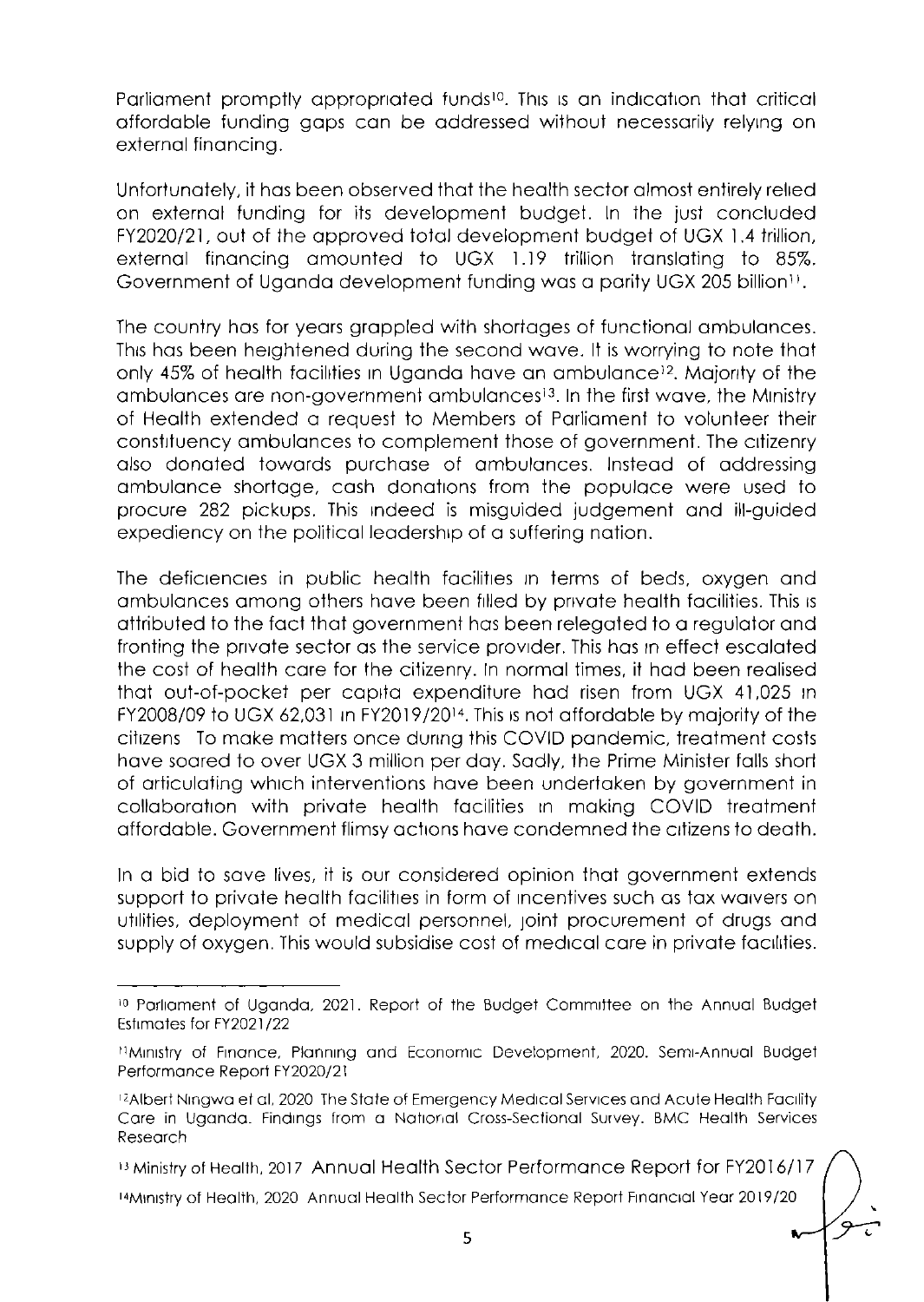### **Recentralisation of Service Delivery**

Article 176 of the Constitution of the Republic of Uganda provides for a decentralisation system of governance. It empowers local governments to plan, initiate and execute policies in respect of all matters affecting their jurisdictions.

Whereas local aovernments exist, the Central Government has for long adopted a divergent recentralisation system in intent and stature, Local governments have been robbed of the constitutional devolved functions, powers and responsibilities. This has largely been actualised through budget allocations. For instance, in the supplementary funding for COVID for FY2021/22, local governments were allocated only UGX 52.82 billion out of a total of UGX 600 billion. This translates to only 8%.

Furthermore, Kampala City, the epicentre of the second wave was not allocated any supplementary allocation. For the local governments that were considered, each received less than UGX 800 million yet Office of the President was granted supplementary allocation of UGX 696 billion. Based on the supplementary allocations, the epicentre of COVID is in the Office of President and deserves better consideration than local governments

The relegation of local governments has been exemplified in the management of COVID pandemic. Local governments must plead and wait for supplies of vaccines, ambulances, drugs and personal protective equipment from the Central Government, Recentralisation of devolved functions is unconstitutional and the main cause of the lukewarm COVID response of local governments.

Of late, Resident District Commissioners (RDCs) with the support of security forces have in contravention of Article 183(1)(a) of the Constitution been positioned to be defacto political heads of local governments in the response to COVID. This has led to unlawful restriction of COVID response meetings, movements and intensification of COVID messaging by local leaders. No wonder local governments are ill prepared to manage the pandemic.

In a bid to facilitate local governments in managing the pandemic, Parliament should with immediate effect be informed of their COVID response funding gaps. They should expeditiously be scrutinised by the appropriate Parliamentary Committee and House guided on a recommended course of action.

## Support to Indigents

It is quite unfortunate that focus on COVID response is being reduced to the UGX 100,000 cash transfer to vulnerable workers. The cash assistance has been derived from a proposed minimum expenditure food basket which includes posho, beans, soap and cooking oil. One wonders whether the food basket is

Ù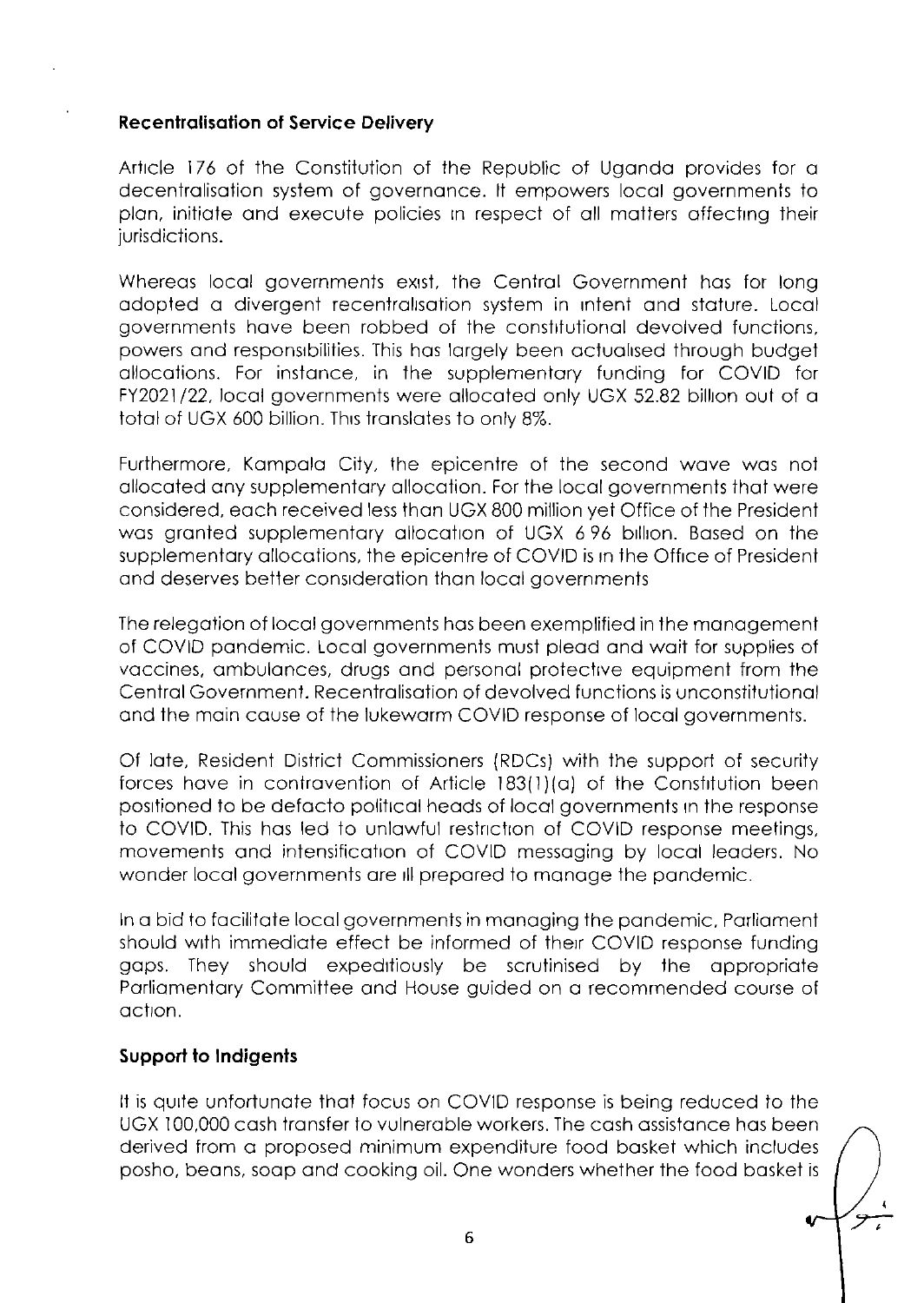equivalent to the recommended balanced diet, nutrients or calories that a person requires to sustain life and boost immunity against COVID.

Whereas the cash relief gesture is welcome, its implementation is pretty much discriminative. Last year, the Uganda Bureau of Statistics established that Uganda has 5.11 million vulnerable workers<sup>15</sup>. Unfortunately, the same institution has been pressured to consent and facilitate registration of only 501,107 vulnerable workers. This means that 90% of vulnerable workers are excluded from the relief intervention.

There are reservations regarding the criteria that the National COVID-19 Taskforce used to identify the 13 categories of beneficiaries. Irrespective of the criteria, most workers or individuals are not registered in centralised place nor regulated under associations that would act as centres of enrolment and verification of beneficiaries. Many are outside the realm of trade licences that would require them to be captured in the records of Town Clerks.

The categorisation is conveniently selective. For instance, the shop attendants in the closed arcades are not included. They earn a daily living. Of late market traders raised concern that even though they were allowed to operate, majority of the customers cannot reach their stalls due to traffic restrictions and lack of earnings. They are not different from categories that have been considered such as car washers (who wash few cars), bodaboda riders (whose returns from cargo transportation are far less than proceeds from passengers), musicians and comedians (who earn minimal commission from online platforms). Justification for inclusion of these was premised on their earnings being substantially reduced during the lockdown. This therefore raises issue of fairness in categorisation of beneficiaries.

Outcries have also been heard from university students who were unable to return to their homes due to the inflated transport costs and limited days of travel. These too are vulnerable but have been excluded from vulnerable persons. The Minister responsible for Gender indicated that such vulnerable persons who are not workers will be catered for later without any commitment to a given timeline. Therefore, the categorisation of vulnerable beneficiaries as agreed by Cabinet promotes exclusion and entrenches inequalities. It also exposes the vulnerable persons such as the terminally ill that depend on support from workers to risks of death.

Apart from food, the cash relief did not consider other costs of daily living such as rent, water, electricity and medical care. These costs ought to have been incorporated in the computation of the cash transfer amount. How will one cook the food without water and energy? Where will they cook and eat from when evicted due to rent arrears? There are COVID patients in some households, will they be treated on the UGX 100,000 yet hospitals are charging medical fees of over UGX 3,000,000 daily?

<sup>&</sup>lt;sup>15</sup>Uganda Bureau of Statistics, 2020 2020 Statistical Abstract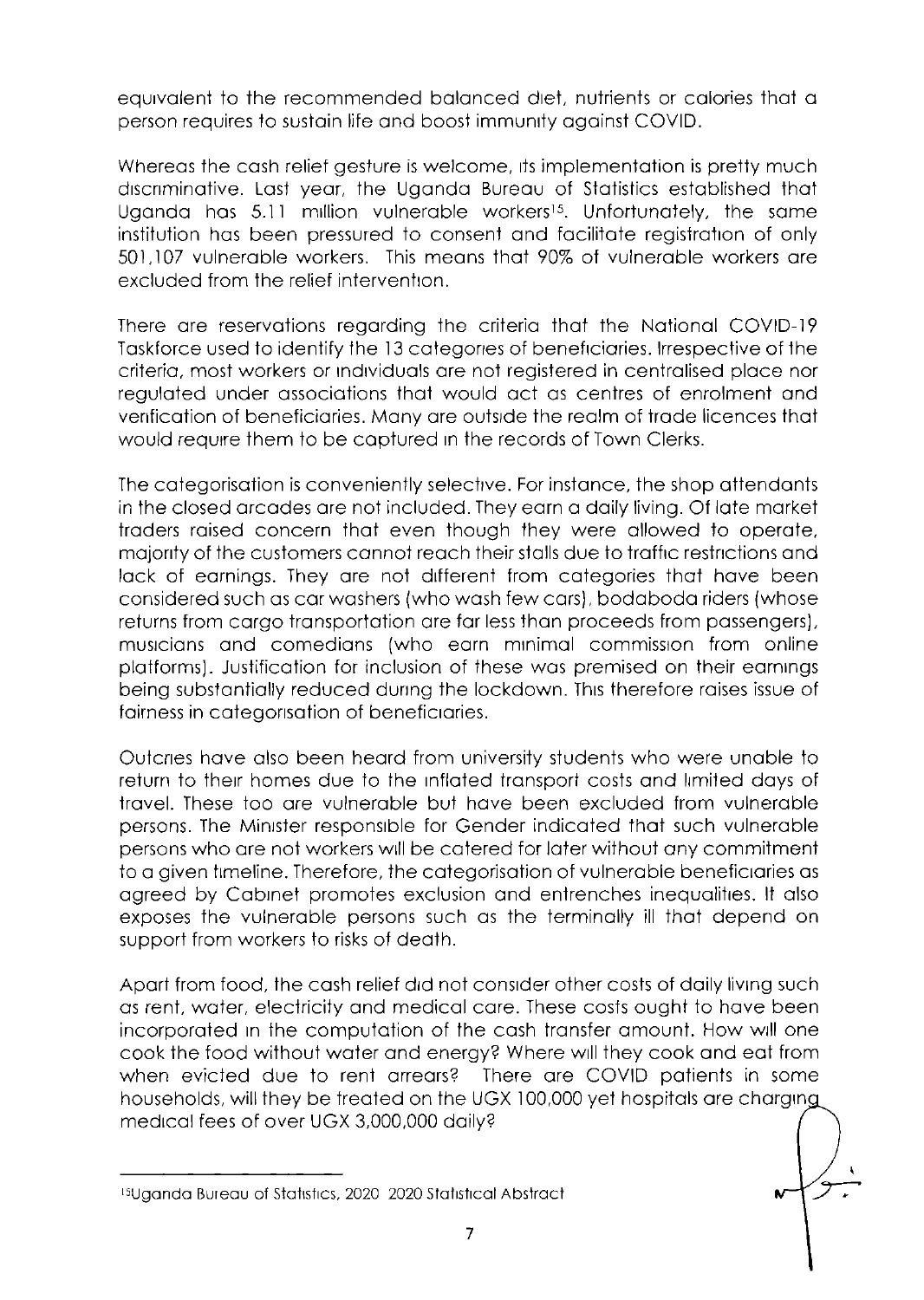The beneficiaries of the households are expected to have MTN or Airtel mobile money lines as well as National Identification Number (NIN). It was indicated that one may access the cash relief with just a NIN at a mobile Post Bank van. This distribution mechanism raises a transparency concern for no competitive procurement process was undertaken to award contract to Post Bank and telecommunication companies.

More still, the registration process of beneficiaries was hijacked by regime apologetics particularly RDCs in disregard of local leaders. This affirms that Government only appreciates role of local leaders when they are involved in general election processes such as registration for national identity cards and voting. In such exercises they are deemed to be competent and among the lead stakeholders but not in identification of vulnerable persons.

Consequently, the beneficiary enrolment process has been flawed, exposed to manipulation for patronage and political gains. This is not news for it has been evident in relief enrolments of musicians, promoters, bouncers and ghetto youth during and after the election period.

It is our considered opinion that every vulnerable person is considered for the cash relief and its derivation widened to incorporate utilities, rent and minimum medical care package.

Irrespective of continuance of lockdown, community-based models that are hinged on the Local Council systems should be used to record, maintain and update registers of vulnerable within their respective communities. This would reduce response time in future lockdowns or if a disaster befalls any area.

Worth noting is the fact that there are some vulnerable persons who would not be categorised as so if they were able to access benefits that accrued to them. In this regard, the President is urged to assent to the NSSF bill so that savers access their midterm payments. This would lessen the economic impact of COVID in the eligible households of the 1.5 million members. There is no point for the contributors to die of hunger and stress, only for dependents to access and enioy the savings. Otherwise, one wonders why NSSF would entirely transfer the burden of assisting its contributors to government that seeks to exploit their contributions.

## Accountability of Past COVID Interventions

Since FY2019/20, several interventions have been funded in response to COVID pandemic in Uganda. Regrettably, a lot of it has been wolfed through the systematic corruption tendencies of government Unfortunately, the Prime Minister was silent on the vice and the risk it poses in the second wave COVID response.

In October 2020, the Budget Monitoring and Accountability Unit (BMAU) reported that verified deliveries are fewer than what was paid for. For instance, Joint Medical Stores delivered 1,000 beds but monitoring team was only able